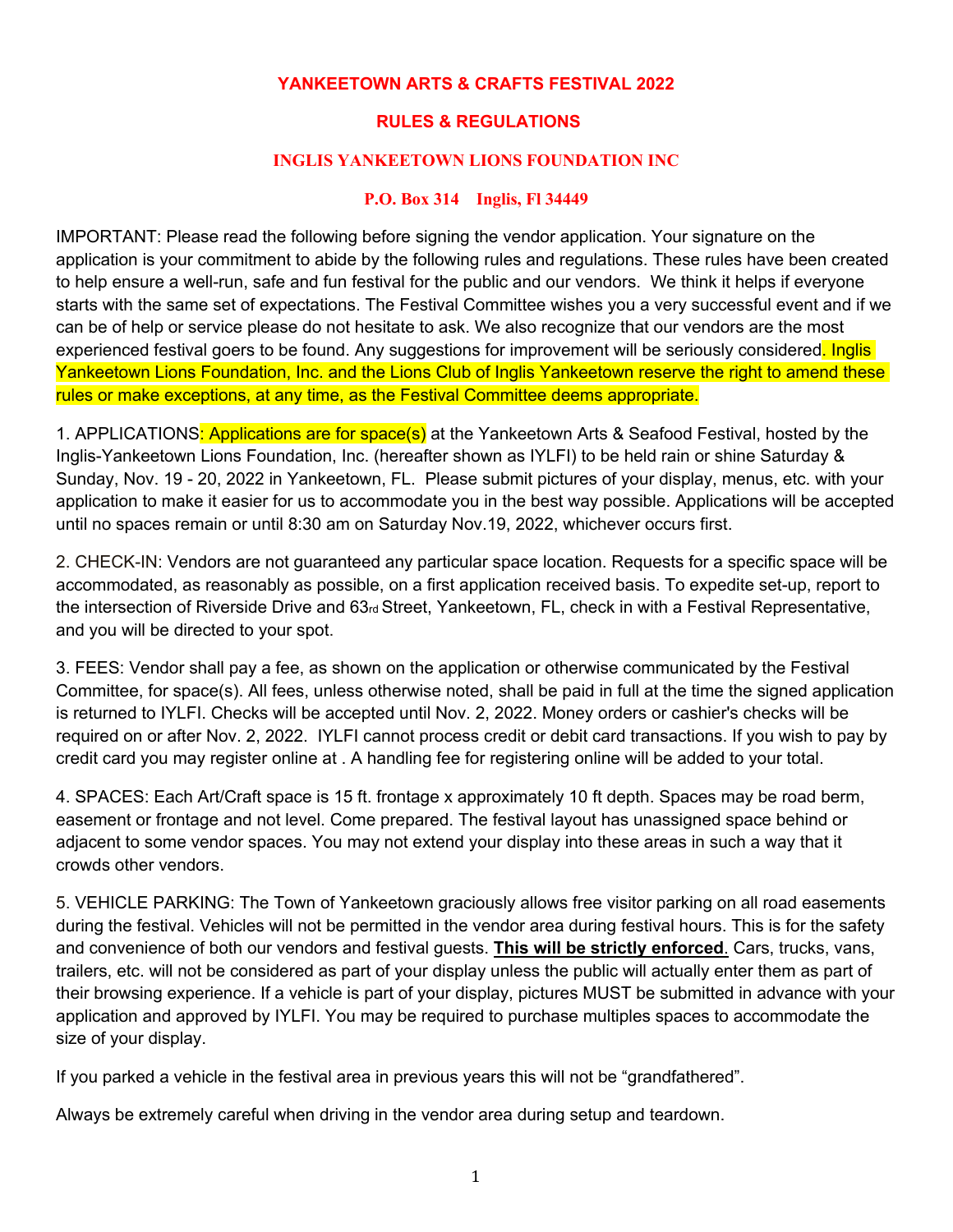• Residential property borders both sides of the festival. Do not block driveways inside or outside the festival area at any time.

• Do not block Fire Department doors / driveway.

• Do not block fire hydrants.

# • **Any vehicle not in compliance with rules in this section is subject to towing. Recovery of the vehicle will be solely at the owner's expense.**

We have a limited number of reserved parking spaces available. If you have handicap parking approval from the State you may ask to have a reserved parking festival permit. You must have both to park in the spaces we designate for special parking. Both the state and festival permits must be displayed in plain view. These spaces are filled on a first application in basis. We will do our best to accommodate your needs.

6. MOTOR HOME PARKING: There is no facility for motor home parking in or adjacent to the festival area. There are several campgrounds within a few blocks of the festival area.

7. VENDOR SET-UP: Recommended set-up times are on the applications. In all cases vendors are required to arrive at the festival grounds and check in at or before 8:00 am on Saturday, November 19, 2022. No vehicles will be allowed to enter the festival grounds after 8:30 am on the days of the festival. All vehicles on the grounds will be required to exit the grounds by 8:45 am on the days of the festival. IYLFI highly suggests that heavy and/or cumbersome set-up take place on Friday, November 18, 2022. Spaces empty at 8:15 am on Saturday, November 20, 2021 may be assigned to another vendor without further notice and without a refund.

8. DISPLAYS & EQUIPMENT: All vendors will supply tables, chairs, canopies, tents, etc. needed for their space. Booths must be neat and orderly throughout the Festival.

9. IDENTIFICATION: All vendors shall display the 8 ½" x11" card, provided by the Festival

committee in a visible location, preferably at the upper right-hand corner of your display or canopy, during the entire festival.

10. HEALTH REGULATIONS: Food vendors must comply with both the State of Florida and Levy County Health Department's regulations pertaining to temporary food service. Vendors are responsible for determining what, if any, regulations apply and conformance. IYLFI will not advise or monitor vendors for compliance. Health inspectors make site visits every year.

11. ELECTRIC: Electricity is primarily available for food and game/entertainment vendors. There are a few craft vendor spaces which have electric available. These are assigned on a first request basis. You may ONLY use the electricity amperage that you requested and paid for with your application. Any electrical equipment of a temporary nature for use with outdoor appliances, MUST be protected by the use of U.L. APPROVED GROUND FAULT CIRCUIT INTERRUPTED EQUIPMENT. This will be strictly enforced.

12. WATER HOOK-UP: Water hook-up is available for food vendors only. There are a limited number of water hook-ups available. If you are a Food & Beverage Vendor and do not request water hook-up on your application please do not ask for a water hook-up when you arrive.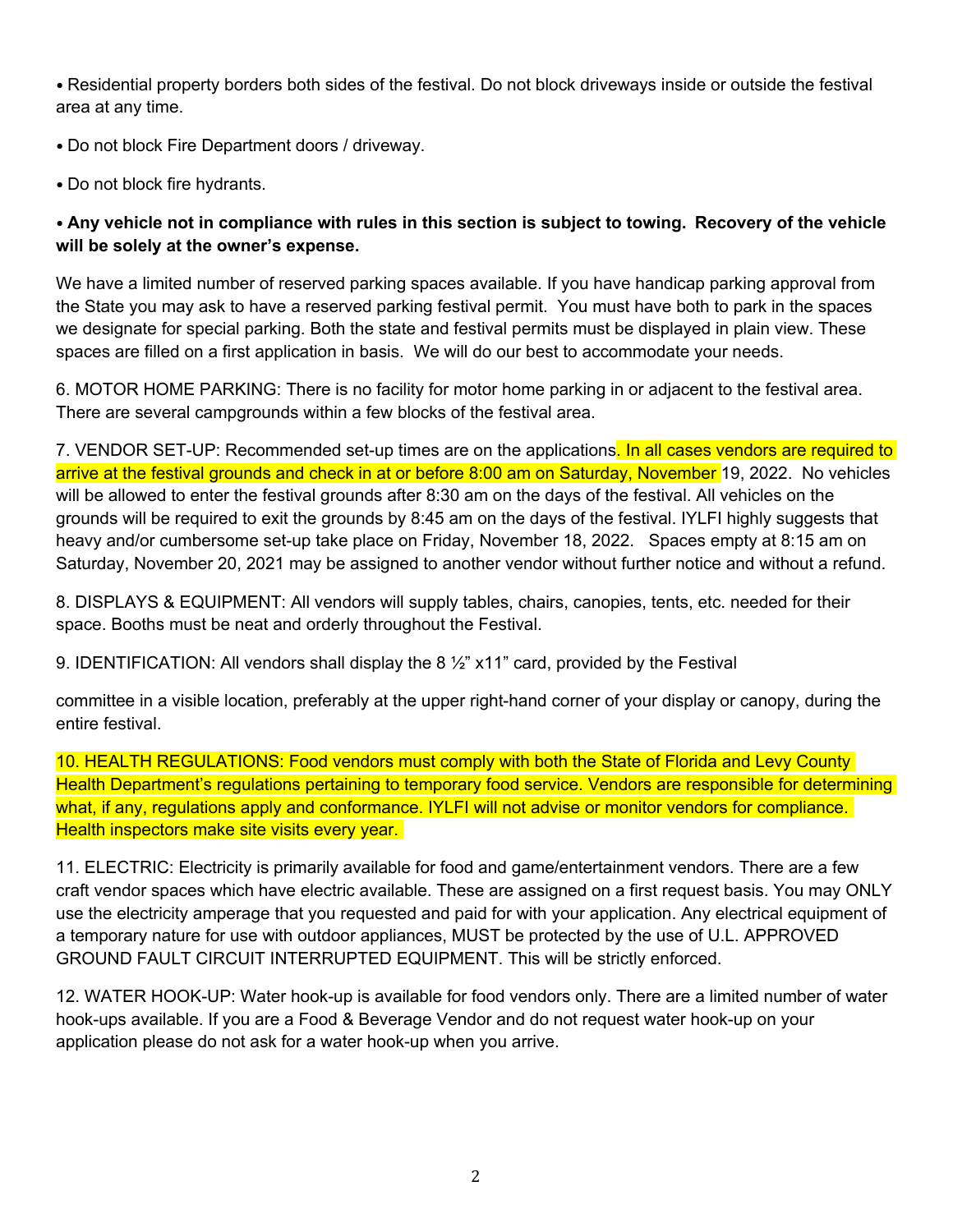13. FIRE SAFETY: Each vendor (food or non-food), with a fire source (ovens, grills, open fires, hot plates, burning candles, etc.), MUST have an approved fire extinguisher.

\*Fire extinguishers must be visible and preferably mounted five feet from the ground or display floor and near the back of your space.

\*Fire extinguishers must be at least ABC 5 lbs or larger if required to extinguish a fire in your particular set-up.

\*Electrical extension cords are required to carry larger electric current than the appliance served. Extension cords must be 3-prong and U.L. approved on appliances requiring grounding Vendors must provide their own cords. CO2 bottles must be secured.

14. NOISE: Amplified sound is not permitted to extend outside the assigned space. SOUND LEVELS from individual vendor booths shall not interfere with other vendor's ability to conduct business or cause complaints to the Festival Coordinator. **ABSOLUTELY NO GENERATORS ARE ALLOWED IN YOUR SPACE** unless approved by the Festival Committee.

All entertainment, including but not limited to music, shall be coordinated by IYLFI exclusively.

15. MERCHANDISE & SERVICE: IYLFI reserves the right to approve and will limit the goods sold or service rendered within any given category. Hand Crafted, handmade or unique items are preferred! No distribution of information or any other vendor activity shall occur outside of the assigned vendor booth space without approval by the Festival Chairman.

16. SALE OF ALCOHOL: *Vendors are not allowed to sell alcohol in any form.* If alcoholic beverages are sold it will be by the Inglis Yankeetown Lions Foundation or by a business approved by IYLFI.

17. PROHIBITED SALES: Sale of drugs, firearms, drug paraphernalia, or sexual or suggestive material is prohibited. If knives are sold they must be kept under glass cover except when being shown to a customer. The Festival Chairman may ask you to remove such items, or any other items deemed inappropriate by the Chairman, from your display. If you decline, you will be asked to shut down your booth. There will be no refund. For safety reasons you will not be allowed to disassemble and remove your merchandise/booth until such time as the festival is closed to the public which is after 5:00 pm on both Saturday Nov. 19, 2022 and Sunday Nov. 20, 2022.

18. PRICES: Food & Beverage vendors must display food prices in full sight of the customer.

19. SALES TAX<mark>: Florida Sales tax in Levy County, FL is 7%. Vendors are responsible for knowing if your</mark> product or service qualifies for sales tax and for collection and reporting of same.

20. VENDOR TAKE-DOWN: Vendors agree to have displays completely set-up and open from 9:00 am until 5:00 pm on Saturday Nov. 19, 2022 and 9:00 am until 4:00 pm on Sunday November 20, 2022. No take down during these hours will be permitted.

21. TRASH: Vendors are responsible for collection and disposing of their own trash. Trash collection points will be provided. Vendor agrees to be responsible for the clean-up of their own space at the end of the Festival.

22. INSURANCE: IYLFI and its officers, volunteers and contractors assume no responsibility for any loss or damage whatsoever. IYLFI recommends all vendors have liability insurance. (Proof of insurance is required with food vendor applications.) Information and Arts and Crafts Vendors may show proof of liability insurance. All vendors must accept the Yankeetown Arts & Seafood festival liability wavier stated on the Application signed by the Vendor.